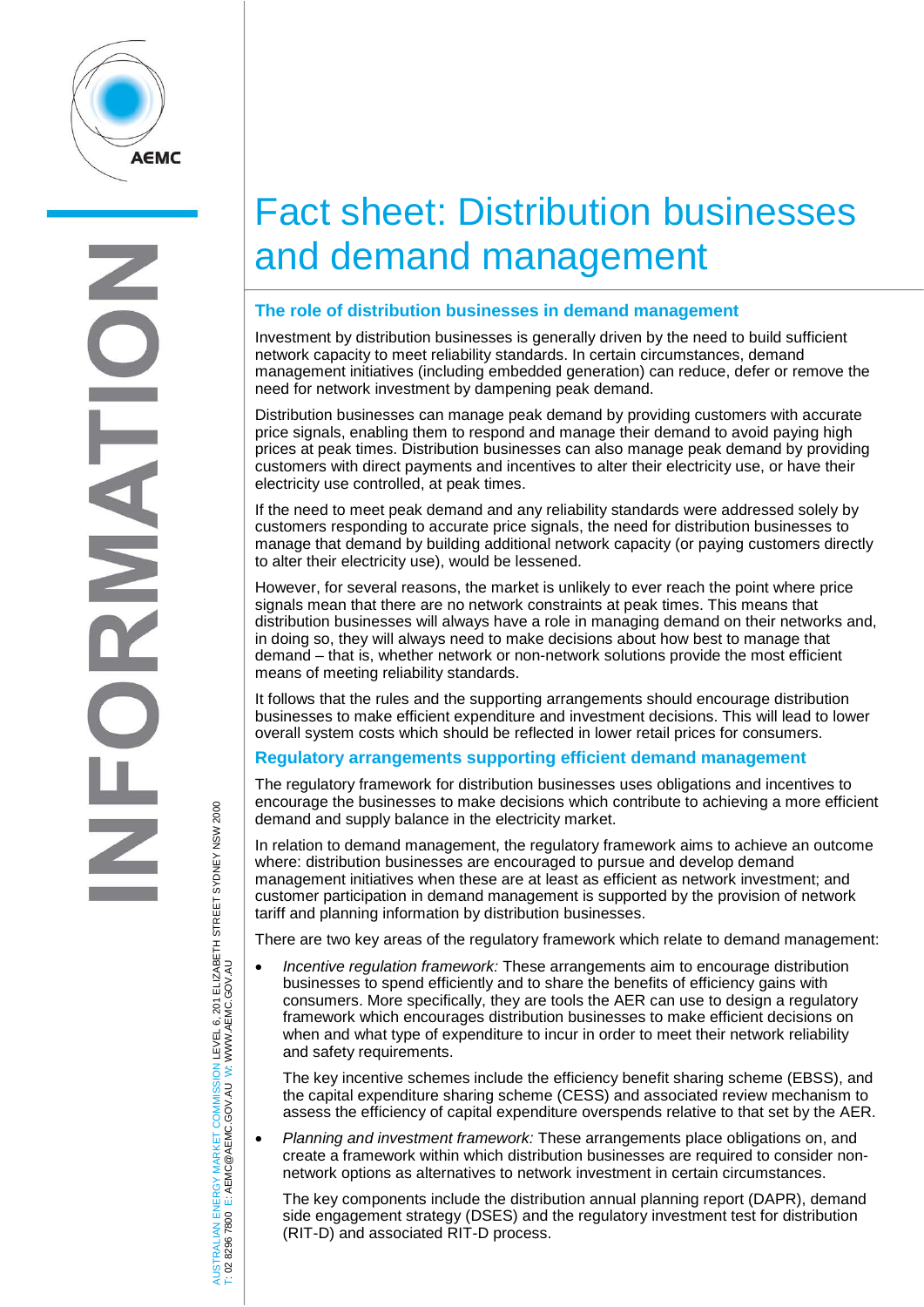The purpose of the RIT-D is to ensure that distribution businesses consider all credible options (which may include both network and non-network options) when choosing how to address a constraint on the distribution network.

Collectively, these obligations and incentive schemes allow the AER to optimise the regulatory framework to promote efficient decision making by distribution businesses in relation to expenditure on their networks.

#### **Key areas of reform**

At the time of the 2012 Power of Choice review, a number of reforms were underway to improve the obligations and incentives on distribution businesses to promote efficient demand management initiatives. These included the following:

- The *Distribution network planning and expansion framework* rule change request considered issues associated with how distribution businesses include demand management alternatives in their planning and project assessment process. It encompassed arrangements for the RIT-D, DSES and DAPR.
- The *Economic regulation of network service providers* rule change request changed the NER arrangements to provide greater incentives for distribution businesses to pursue efficient capital and operating expenditure, and amended how the allowed rate of return was determined.
- The *Connecting embedded generators* rule change request resulted in a clearer, more transparent connection process with defined timeframes and information requirements to reduce barriers to the connection of embedded generators to distribution networks.

#### **Power of choice reform package**

The 2012 AEMC Power of Choice Review set out a market-wide reform program to give electricity consumers more opportunities to understand and take control of their electricity use and associated costs.

In relation to distribution networks, the reform program included a number of key rule changes, which have now been completed or are underway, aimed at improving the incentives on distribution businesses to use demand management to reduce overall capital and operating costs:

- *Cost-reflective distribution network pricing*: introduced in the AEMC's final determination in November 2014, these reforms require distribution businesses to set prices that reflect the efficient cost of providing network services to individual consumers. This will allow consumers to make more informed decisions about their energy use as new technologies emerge and result in better outcomes for both individual consumers and the overall electricity system. Importantly, the new arrangements also support the businesses to develop network tariff structures which appropriately incentivise efficient demand side responses by customers.
- *Expanding competition in metering and related services*: these reforms set out in the AEMC's draft determination in March 2015 would introduce a competitive framework for rolling out advanced meters. It would allow any registered entity to roll out advanced meters where they see a business case to do so or because customers demand products and services that require an advanced meter. These meters will also facilitate the inclusion of cost-reflective network pricing as well as providing further opportunities for demand side response, such as load control.
- *Demand management incentive scheme:* these reforms provide a framework to guide the AER in developing and applying a demand management incentive scheme and innovation allowance mechanism which will help to balance the incentives on distribution businesses to make efficient expenditure decisions. This has the potential to lower overall system costs and lead to lower retail prices for consumers.

#### **Other Power of choice reforms**

The AEMC has introduced a number of other reforms, and made a number of other recommendations for change, as part of the ongoing reform package resulting from the 2012 Power of Choice review. These reforms and recommendations aim to give consumers greater control over how and when they consume electricity and include:

- Changes to improve customers' access to information to support demand side participation.
- Recommendations for changes to the arrangements for electricity customer switching.
- Recommendations in relation to arrangements for open access and common communication standards for smart meters.

While these reforms and recommendations may ultimately lessen the need for distribution businesses to undertake or procure demand management themselves, there is still a role for distribution businesses to play in managing demand on their networks and evaluating alternatives to network investment.

**The Demand Management Incentive Scheme rule change builds on earlier reforms to support efficient demand management and is an important part of the existing incentive based network regulation framework**